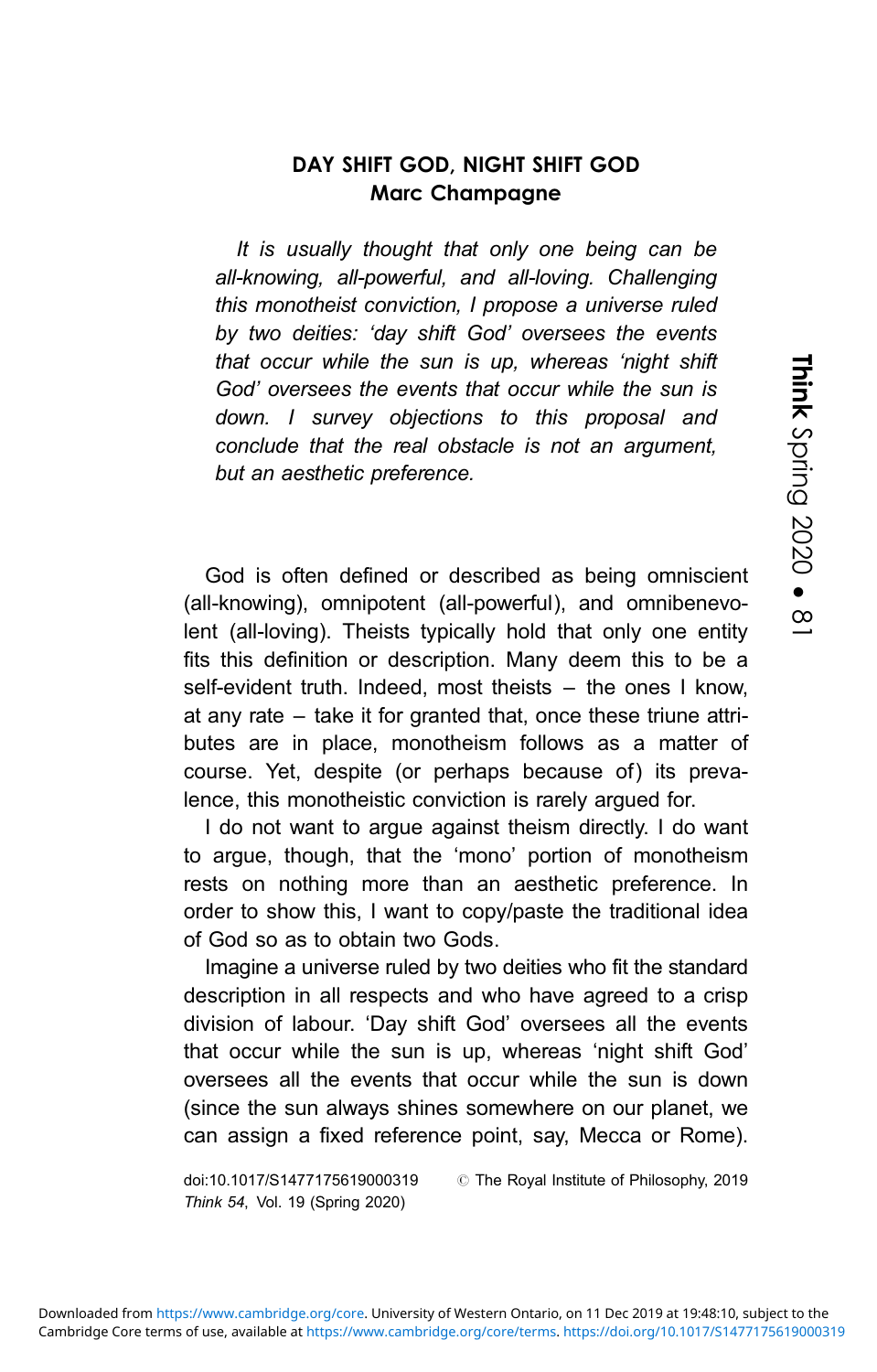This cyclical division results in an exhaustive coverage. If something happens, it happens either during the night shift or during the day shift. Time of day thus determines which of the two Gods will intervene or refrain from intervening. Apart from their chosen range, the day and night shift Gods act exactly the same as the monotheistic God.

From our humble human perspective, then, the two sources of Godly intervention would be indistinguishable. Because the empirical evidence for God's existence is underdetermined, any inference from what we observe to monotheism becomes inconclusive, leaving room for a ditheist possibility.

It might be thought that the obvious response to this scenario is that if a God only has power over the day and not the night, then such a God is not omnipotent, but perhaps 'demipotent'. Polytheist models tend to assign different attributes to different gods (duBois [2014\)](#page-7-0), so a natural reflex is to carry this uneven distribution over to any polytheist account. However, this is not applicable here, insofar as the two Gods of my model retain the standard triune attributes (I am thus using a capital G, as a reminder of this). Both Gods know what happens during the shift of their colleague, otherwise they would fail to display the required omniscience. Likewise, both Gods are equally suited to act or refrain from acting, thereby preserving their omnipotence. Finally, given that both Gods are all-loving, both care about the world and its inhabitants twenty-four hours a day. So, whenever the God of the day shift performs a certain action, the God of the night shift nods in agreement, and vice versa.

I am introducing these day and night shifts, not because I believe in them, but to tease out a strong intuition. Once this intuition has been brought into the open, we shall be able to assess its merit and status. Let us therefore ask: is the ditheistic 'shift work' that I have just sketched impossible? Here are three potential responses:

(1) It is possible that the world is governed by two Gods ranging over day and night, respectively;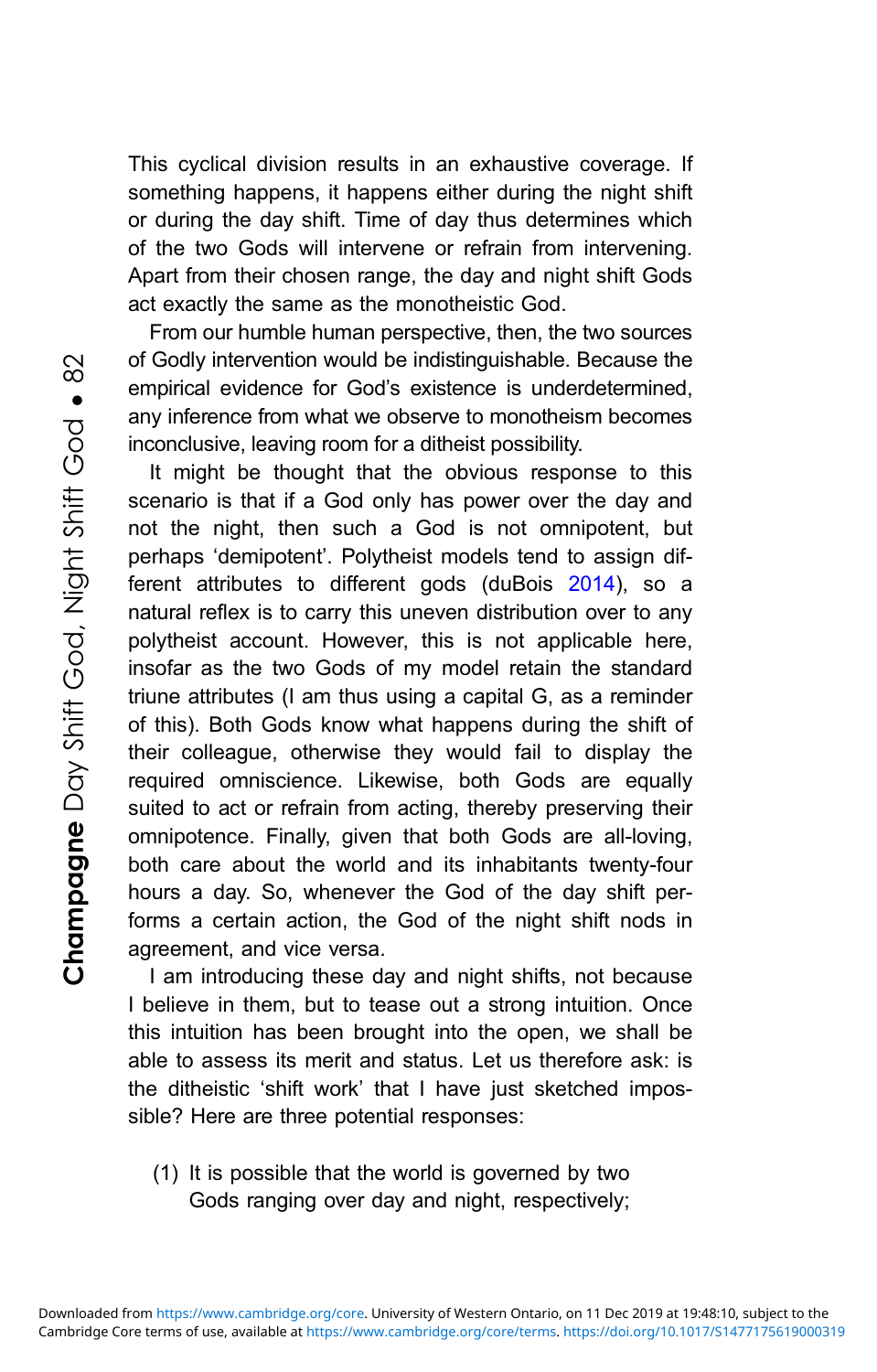so the idea of there being only one God does not go without saying.

- (2) It is possible that the world is governed by two Gods ranging over day and night, respectively; but in the world we live in there is only one God.
- (3) It is not possible for the world to be governed by two Gods ranging over day and night, respectively.

Response 1 can be considered a concession. Although polytheist stances have historically been the object of much bias, an open-minded inquirer can simply embrace my ditheist account as a genuine theological possibility.

Response 2 counters my scenario with a hefty positive claim, namely that the world is governed by only one God. I do not think anyone is in a position to defend this stance, since most of the traditional arguments for theism can be recycled to promote a polytheistic account. The argument from design, for example, can employ the same premises and entailments to support a conclusion about two designers. Likewise, biases aside, there is no reason why cosmological arguments could not accommodate some kind of causal overdetermination. One can of course fall back on a sacred text to justify monotheism, but I would consider that a sign of philosophical failure.

Response 3 is, to my mind, the most interesting. It flatly denies the possibility that I am trying to evince. What reasons, then, might one give to support response 3? Philosophers rarely mobilize their argumentative prowess to defend a cause that they do not consider a 'live option' (in William James's sense). As a result, one's pre-reflective inclinations can set the direction of one's subsequent argumentation. Yet, in spite of monotheism's home field advantage, I think that response 1 is a perfectly sensible one.

It may be helpful to review all the theistic commitments that my scenario keeps intact. Am I suggesting that we live in a Godless world? Not at all. Am I suggesting that we are loved by a God, come what may? Yes – in the same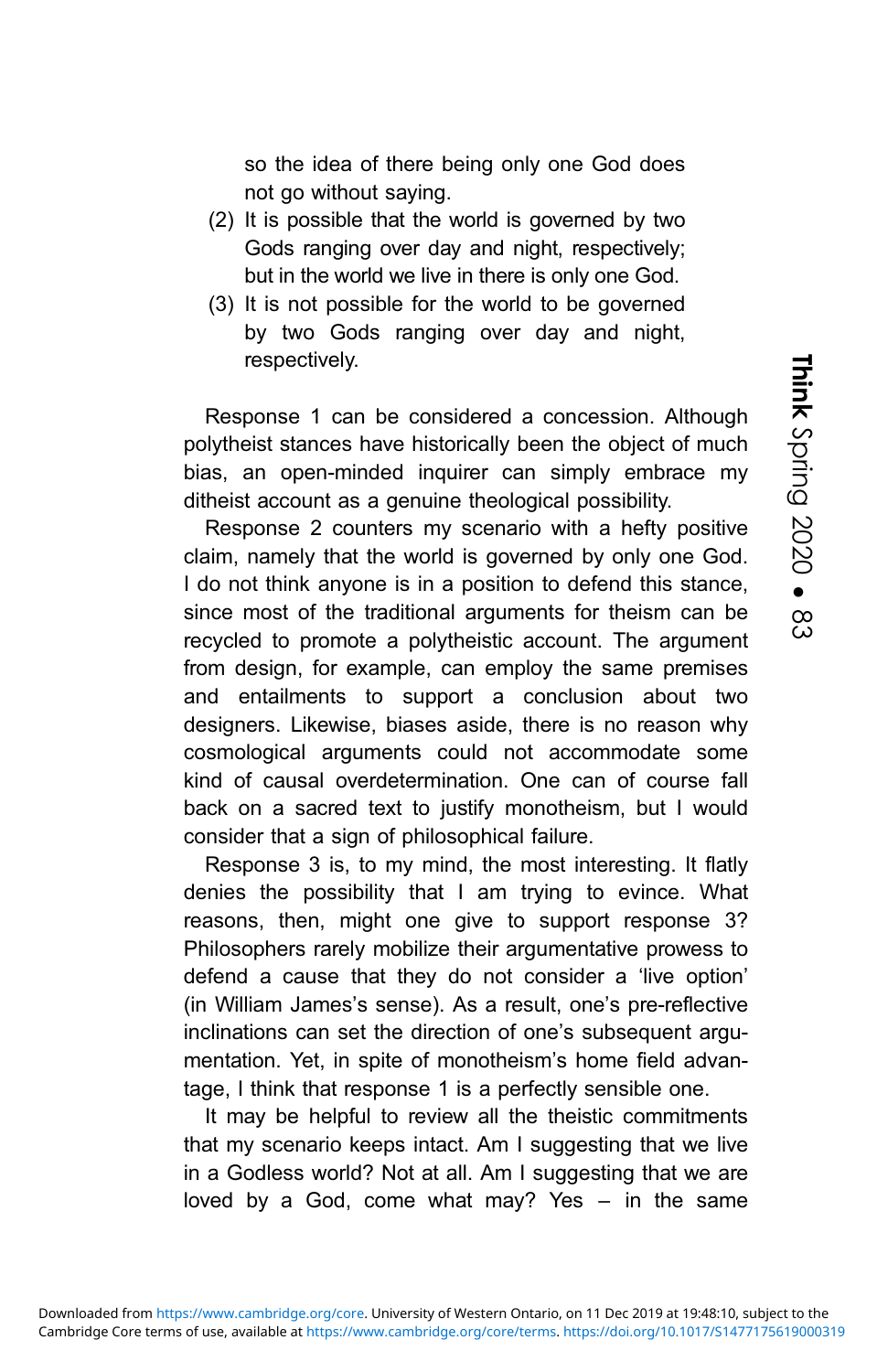manner allowed by regular theodicies (in fact, we double down, since we are constantly loved by two Gods). Can these Gods do anything? Yes, each God can do whatever they want – and what they want is to cooperate perfectly in their shared governance of the world.

Regarding this last point, a proponent of response 3 might object that, despite the non-overlapping daytime and nighttime shifts, the very existence of another God poses a cap on each God's power, thereby contravening the demand for omnipotence. This is not quite right. The Gods of my model both have day and night power (in the strict philosophical potency/act sense), but each chooses actually to deploy their gifts in a 12-hour period. Hence, despite their freely chosen domains of action, both Gods are omnipotent – they only choose to let the other God do what they otherwise would do (in the same benign way that a monotheistic God can part seas but need not always do so).

It is tempting to picture power as the occupation of some expanse or territory. On this picture, if one King-like being reigns over all the surface area available, then no other being can gain a foothold. Yet, what is at stake is not a spatial expanse but a list of powers. If we list all that the day shift God can do and all that the night shift God can do, the two columns will be identical.

James Baillie and Jason Hagen nevertheless think it is obvious that there cannot be two omnipotent beings. They use an analogy with football to illustrate why:

It is possible (at the time of writing) that Chelsea will achieve maximum points, winning every game. It is possible that Liverpool will win every game. However, it is impossible that both Chelsea and Liverpool will win every game because they have to play each other (twice) and, in every possible outcome of these contests, at least one team will drop points. Analogously, no two or more beings that coexist in the same world can be omnipotent. (Baillie and Hagen [2008:](#page-7-0) 21–2)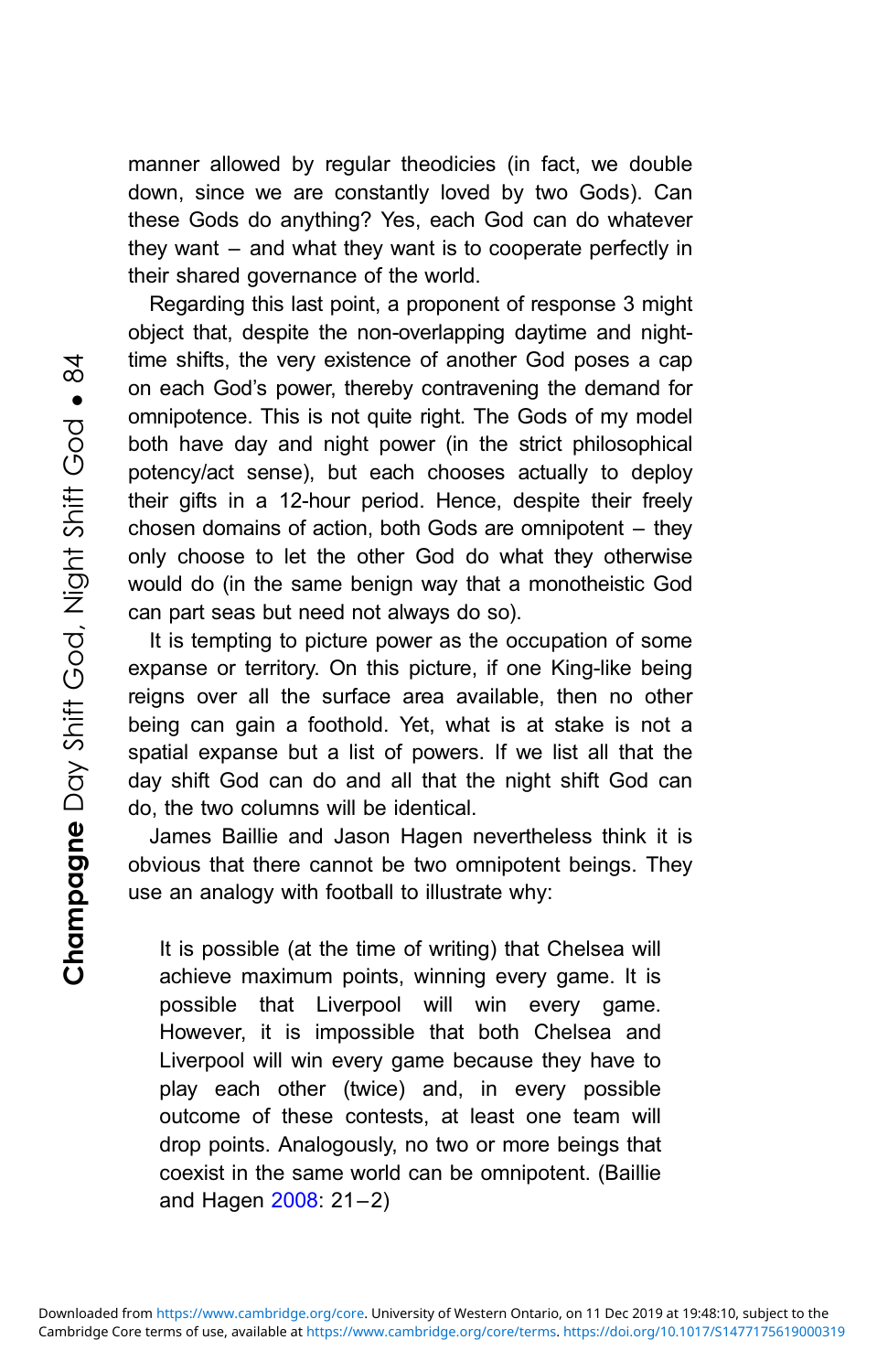This analogy begs the question. Indeed, the comparison with football clubs only works because the authors have chosen a zero-sum game. If, however, we switch to another sport, the supposed obviousness of the intuition breaks down. There is no reason, for example, why two field athletes could not each put the shot 25 metres exactly.

As tempting as it is to erect systems of beliefs on seemingly obvious truths, the strategy will boost one's confidence only if one disregards other truths. For instance, one can justify a monotheist picture by invoking the fact that only one sports team can win the playoffs. However, one can also justify a ditheist picture by invoking the fact that it takes two to tango. Or again, one can say that a circle has only one centre, but one can also say that a circle has no privileged point on its circumference. Who is to say that sport is more important than dance, or that a centre is more important than a circumference? I see no principled way to adjudicate such conflicting appeals. They move only those who already agree.

If supreme greatness is defined as a one-seat position from the outset, then the philosophically relevant commitments are smuggled – without argumentation – in the very choice of definition. Figuring what fits or fails to fit with a definition is not critical work. We should instead ask why one should accept a given definition. So, while Baillie and Hagen draw an analogy with a competitive activity, why not emphasize cooperation? It is customary to assume that,

were there two gods and one of them resolved on a course of action, the second would be either obliged to aid him and [sic] thereby demonstrating that he was a subordinate being and not an all-powerful god, or would be able to oppose and resist thereby demonstrating that he was the all-powerful and the first weak and deficient, not an all-powerful god. (Al-Ghazali [1965](#page-7-0): 40)

Yet, we could just as easily claim that, were there two Gods and one of them resolved on a course of action, the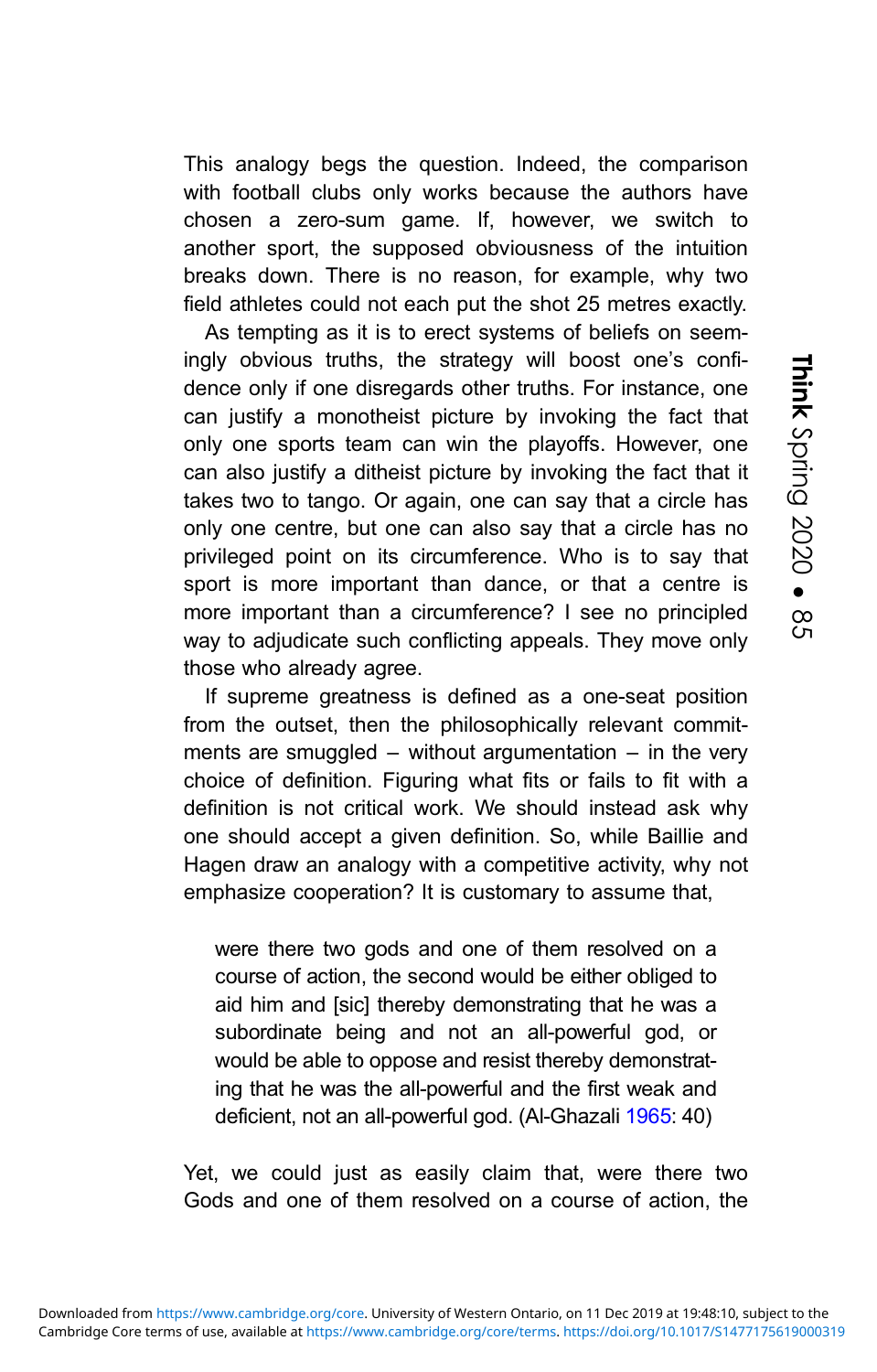second God would resolve on the same course of action, thereby demonstrating that he was also an all-powerful god.

There is something somewhat macho about forcing the theological situation into a contest of wills where only one party can be the victor. One telling symptom of this is the fact that most conversations foreground omnipotence at the expense of omniscience and omnibenevolence. Looking at omniscience, why can't two beings know all that there is to know? Knowledge is not a contest or a resource that fills a receptacle, so it is unclear why one supremely knowledgeable being should exclude another. Likewise, why can't two parents love their child equally? Few monotheists worry that God will act at variance with his former decisions, so I do not see why I should worry that the day and night shift Gods will act at variance with each other's decisions.

Clearly, '[t]he question concerning the possibility of the existence of two omnipotent beings is crucially dependent on the adopted characterization of omnipotence' (De Florio and Frigerio [2015:](#page-7-0) 310). Omnipotence is usually thought to be 'the power to do anything logically possible' (it is also sometimes defined as 'a power exceeding that of any other possible being', but this is clearly question-begging). Is it possible for the day shift God to disagree with the night shift God? Yes – if we drop the other attributes. But, given that the definition of God that interests me also includes 'all-loving' and 'all-knowing', it is not possible that the two Gods might disagree. That is why taking on the three attributes matters. I would thus define omnipotence in the traditional way, as 'the power to do anything logically possible', but I would assess this logical possibility alongside other premises that are relevant. Good logical reasoning is holistic and does not exclude relevant information. Discussions that treat omnipotence in isolation are thus a non-starter and will not yield correct conclusions.

If being on the same page about a project is a metaphysical possibility, surely two omnibenevolent Gods can realize it, if anyone can. A ditheist-friendly source of inspiration would therefore be the happy marriage, where 'what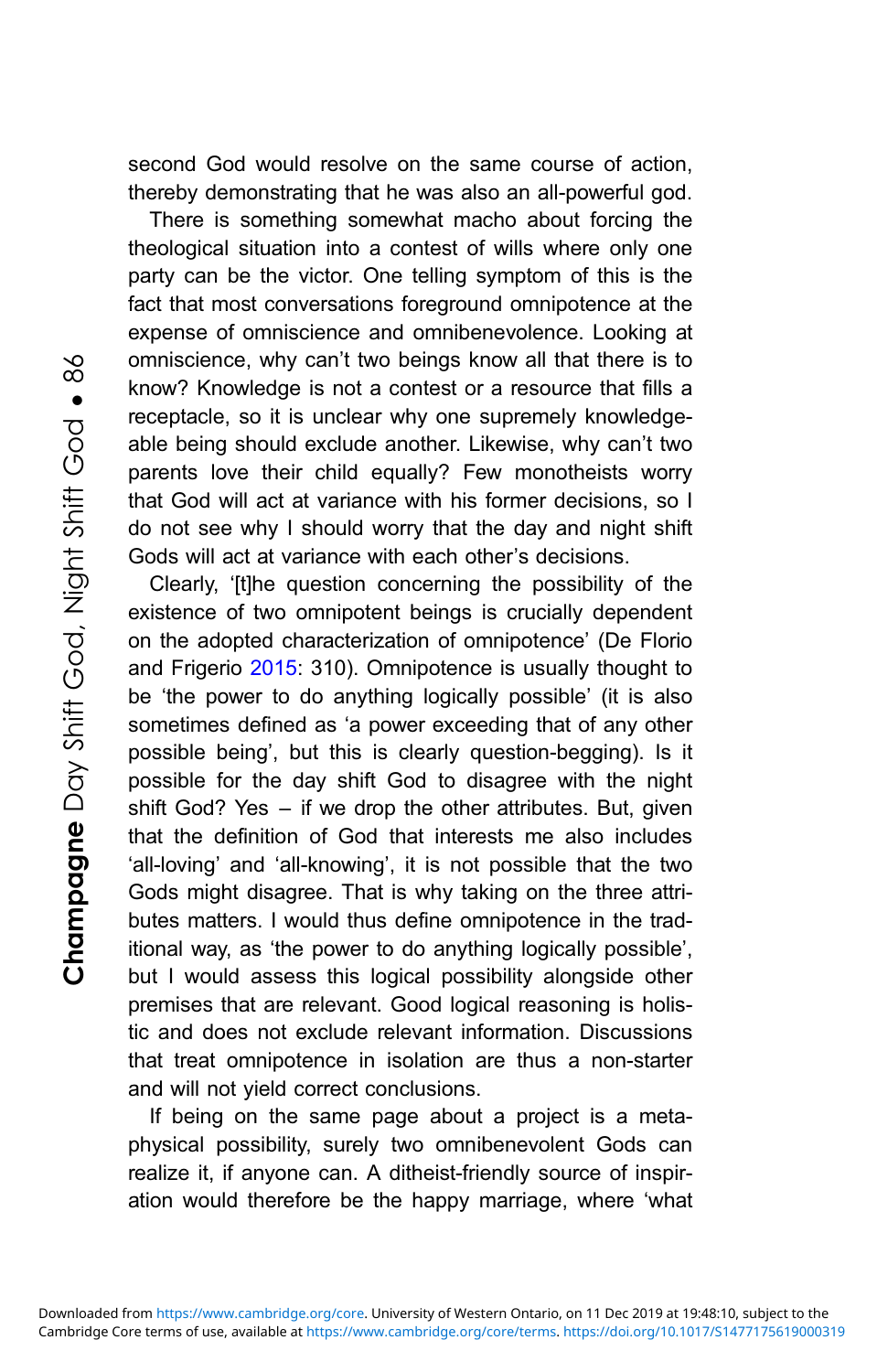one wants is never contradicted by the other's will' (De Florio and Frigerio [2015:](#page-7-0) 317). Since the most philosophically important decisions are made before arguments are ever crafted, focusing on the neglected attributes of omniscience and omnibenevolence might undermine monotheism's monopoly on the mainstream theological imagination.

So far as I can see, the Godly exclusivity at play in the monotheistic picture is either a matter of necessity, a matter of empirical fact, a result of parsimony considerations, or a result of aesthetic considerations. The exclusivity in monotheism cannot be a matter of necessity, since necessity admits of no exceptions and I have put forward a counterexample. It also cannot be a matter of empirical fact, since that would require devising some means of settling the question by observable testing and no such observation or test exists. The exclusivity might be a result of parsimony considerations. However, it is unclear why 'more parsimonious' should be equated with 'more likely to be the case'. After all, it would be more parsimonious for the human species to have only one sex, but the fact is that we have two. I do not see why two omnipotent Gods should feel bound by parsimony. Even when dealing with natural phenomena, it is hard to find a non-circular argument establishing that simplicity tracks truth. So, in the supernatural realm, confidence that simplicity is an argumentation-settler seems to me doubly misplaced.

I submit that, in the final analysis, the real obstacle to my day and night shift proposal is not an argument, but an aesthetic preference: it simply offends a prior sensibility to countenance two Gods instead of one. However, there is nothing in this offence that is principled (unless, that is, aestheticians have somehow devised an algorithmic procedure akin to formal logic, which they have not). In fact, one could just as easily insist that a world-view involving two Gods is more pleasing, since it celebrates a model of cooperation that monotheist theological accounts do not provide.

My day shift and night shift proposal aims to dislodge, not just arguments, but pictures, analogies, and intuitions.